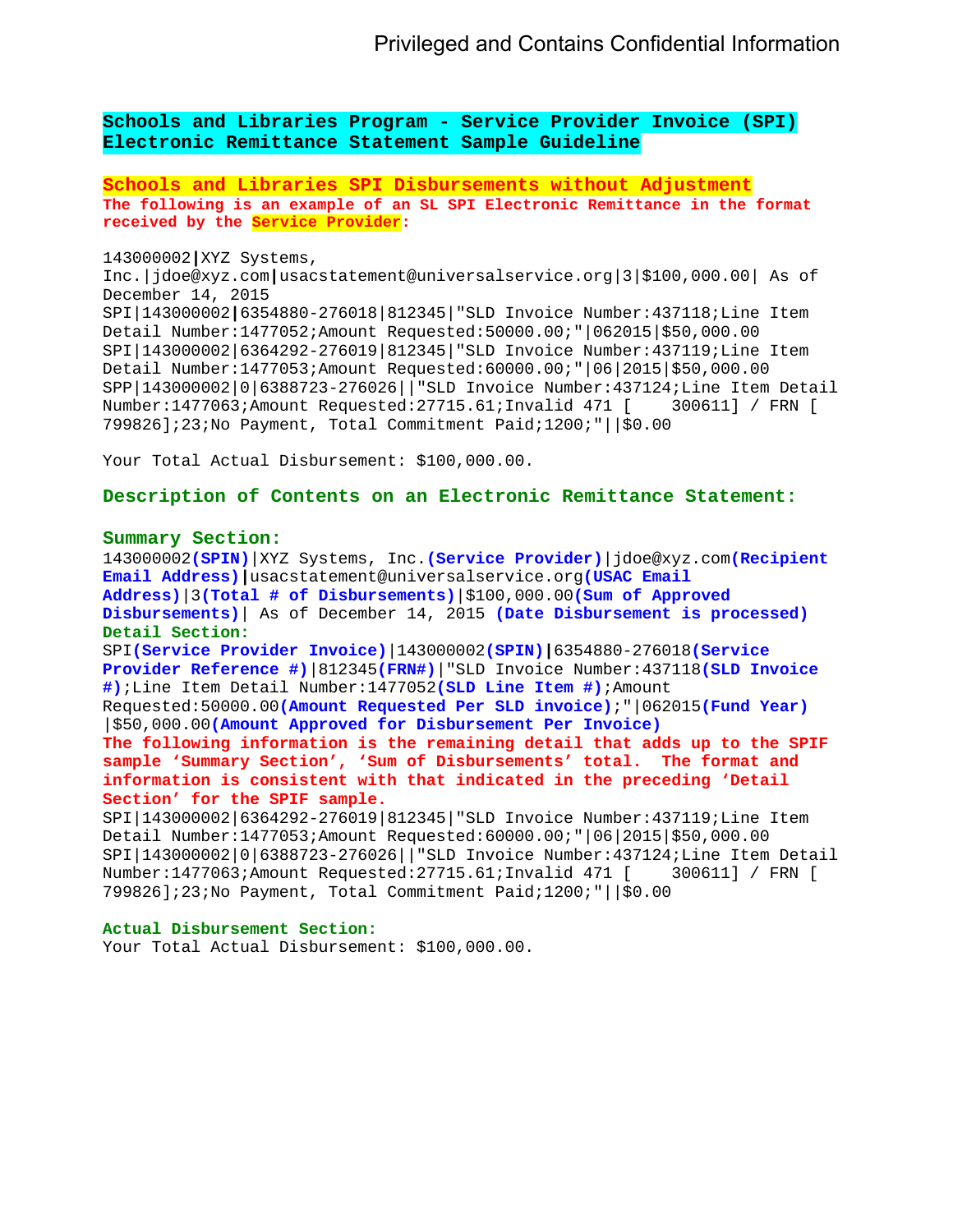**Schools and Libraries SPI Disbursements with Adjustment for Elective Offsetting on FCC Form 498 The following is an example of an SL SPI Electronic Remittance in the format received by the Service Provider:**

## 143000002**|**XYZ Systems,

Inc.|jdoe@xyz.com**|**usacstatement@universalservice.org|3|\$100,000.00| As of December 14, 2015 SPI|143000002**|**6354880-276018|812345|"SLD Invoice Number:437118;Line Item Detail Number:1477052;Amount Requested:50000.00;"|062015|\$50,000.00 SPI|143000002|6364292-276019|812345|"SLD Invoice Number:437119;Line Item Detail Number:1477053;Amount Requested:60000.00;"|06|2015|\$50,000.00  $SPP|143000002|0|6388723-276026||"SLD Invoice Number:437124:Line Item Detail Number:1477063:Amount Requested:27715.61:Invalid 471 [ 300611] / FRN [$ Number:1477063;Amount Requested:27715.61;Invalid 471 [ 799826];23;No Payment, Total Commitment Paid;1200;"||\$0.00

\*Please be advised the Disbursements are netted as follows:Disbursement netted against Contributor obligation for Filer ID 8xxxxx pursuant to Offsetting option elected on its FCC Form 498 in the amount of \$100.00 on 12/14/15.

Therefore, Your Total Actual Disbursement: \$99,900.00.

**Description of Contents on an Electronic Remittance Statement:** 

### **Summary Section:**

143000002**(SPIN)**|XYZ Systems, Inc.**(Service Provider)**|jdoe@xyz.com**(Recipient Email Address)|**usacstatement@universalservice.org**(USAC Email Address)**|3**(Total # of Disbursements)**|\$100,000.00**(Sum of Approved Disbursements)**| As of December 14, 2015 **(Date Disbursement is processed) Detail Section:**  SPI**(Service Provider Invoice)**|143000002**(SPIN)|**6354880-276018**(Service Provider Reference #)**|812345**(FRN#)**|"SLD Invoice Number:437118**(SLD Invoice #)**;Line Item Detail Number:1477052**(SLD Line Item #)**;Amount Requested:50000.00**(Amount Requested Per SLD invoice)**;"|062015**(Fund Year)** |\$50,000.00**(Amount Approved for Disbursement Per Invoice)**|" **The following information is the remaining detail that adds up to the SPIF sample 'Summary Section', 'Sum of Disbursements' total. The format and information is consistent with that indicated in the preceding 'Detail Section' for the SPIF sample.**  SPI|143000002|6364292-276019|812345|"SLD Invoice Number:437119;Line Item

Detail Number:1477053;Amount Requested:60000.00;"|06|2015|\$50,000.00 143000002|0|6388723-276026||"SLD Invoice Number:437124;Line Item Detail Number:1477063;Amount Requested:27715.61;Invalid 471 [ 799826];23;No Payment, Total Commitment Paid;1200;"||\$0.00

## **Adjustment Section:**

\*Please be advised the Disbursements are netted as follows:Disbursement netted against Contributor obligation for Filer ID 8xxxxx pursuant to Offsetting option elected on its FCC Form 498 in the amount of \$100.00 on 12/14/15.

# **Actual Disbursement Section:**

Therefore, Your Total Actual Disbursement: \$99,900.00.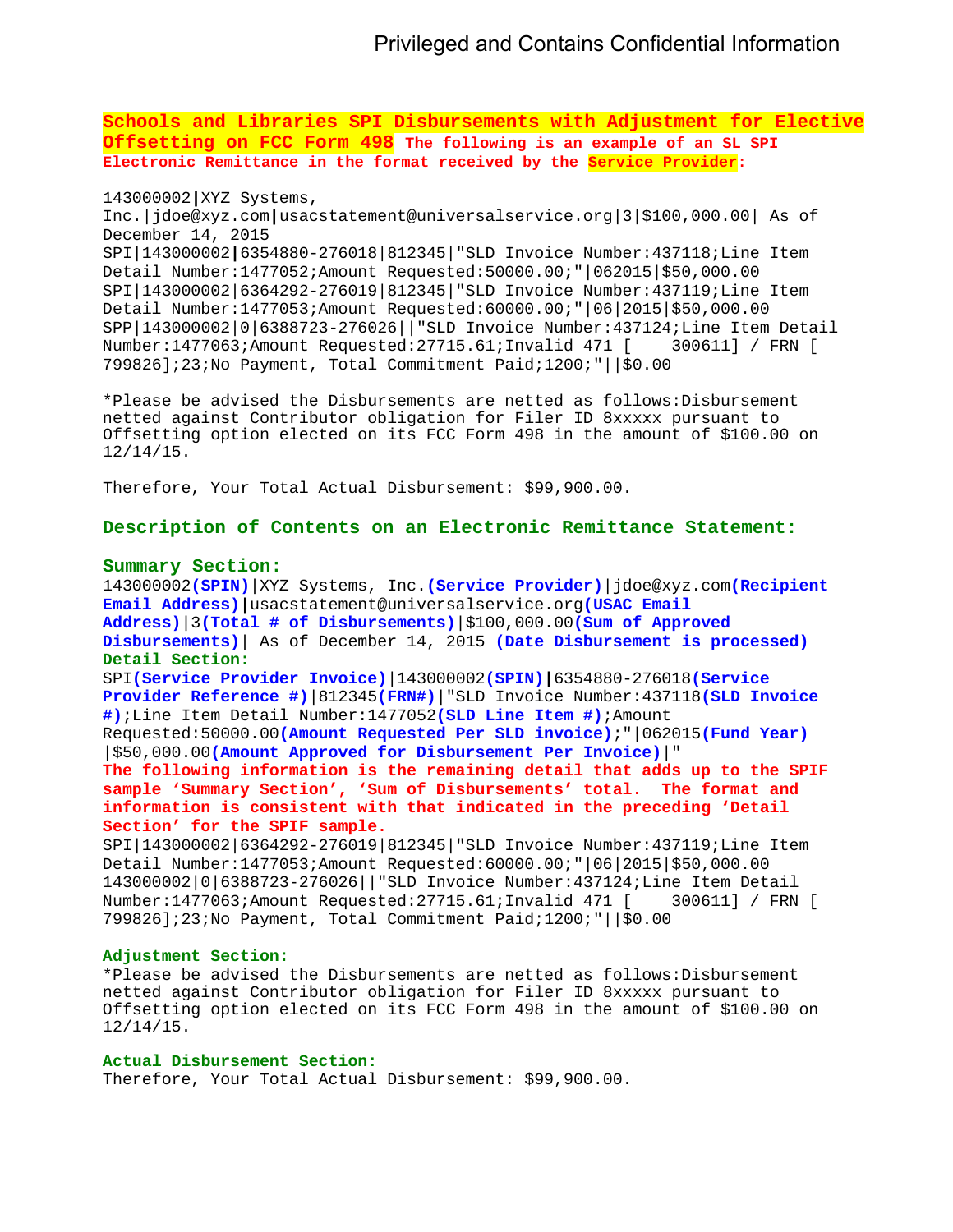**Schools and Libraries SPI Disbursement with Adjustment for Offsetting due to Red Light Rule The following is an example of an SL SPI Electronic Remittance in the format received by the Service Provider:** 

# 143000002**|**XYZ Systems,

Inc.|jdoe@xyz.com**|**usacstatement@universalservice.org|3|\$100,000.00| As of December 14, 2015 SPI|143000002**|**6354880-276018|812345|"SLD Invoice Number:437118;Line Item Detail Number:1477052;Amount Requested:50000.00;"|062015|\$50,000.00 SPI|143000002|6364292-276019|812345|"SLD Invoice Number:437119;Line Item Detail Number:1477053;Amount Requested:60000.00;"|06|2015|\$50,000.00 SPP|143000002|0|6388723-276026||"SLD Invoice Number:437124;Line Item Detail Number:1477063;Amount Requested:27715.61;Invalid 471 [ 300611] / FRN [ 799826];23;No Payment, Total Commitment Paid;1200;"||\$0.00

\* Please be advised the Disbursements are netted as follows: Disbursement offset to Filer ID 8xxxxx against Contributor obligation pursuant to Red Light Rule in the amount of \$100.00 on 12/14/15.

Therefore, Your Total Actual Disbursement: \$99,900.00.

**Description of Contents on an Electronic Remittance Statement:** 

#### **Summary Section:**

143000002**(SPIN)**|XYZ Systems, Inc.**(Service Provider)**|jdoe@xyz.com**(Recipient Email Address)|**usacstatement@universalservice.org**(USAC Email Address)**|3**(Total # of Disbursements)**|\$100,000.00**(Sum of Approved Disbursements)**| As of December 14, 2015 **(Date Disbursement is processed) Detail Section:**  SPI**(Service Provider Invoice)**|143000002**(SPIN)|**6354880-276018**(Service Provider Reference #)**|812345**(FRN#)**|"SLD Invoice Number:437118**(SLD Invoice #)**;Line Item Detail Number:1477052**(SLD Line Item #)**;Amount Requested:50000.00**(Amount Requested Per SLD invoice)**;"|062015**(Fund Year)** |\$50,000.00**(Amount Approved for Disbursement Per Invoice)**|" **The following information is the remaining detail that adds up to the SPIF sample 'Summary Section', 'Sum of Disbursements' total. The format and information is consistent with that indicated in the preceding 'Detail Section' for the SPIF sample.**  SPI|143000002|6364292-276019|812345|"SLD Invoice Number:437119;Line Item

Detail Number:1477053;Amount Requested:60000.00;"|06|2015|\$50,000.00 143000002|0|6388723-276026||"SLD Invoice Number:437124;Line Item Detail Number:1477063;Amount Requested:27715.61;Invalid 471 [ 300611] / FRN [ 799826];23;No Payment, Total Commitment Paid;1200;"||\$0.00

### **Adjustment Section:**

\* Please be advised the Disbursements are netted as follows: Disbursement offset to Filer ID 8xxxxx against Contributor obligation pursuant to Red Light Rule in the amount of \$100.00 on 12/14/15.FCC Form

### **Actual Disbursement Section:**

Therefore, Your Total Actual Disbursement: \$99,900.00.